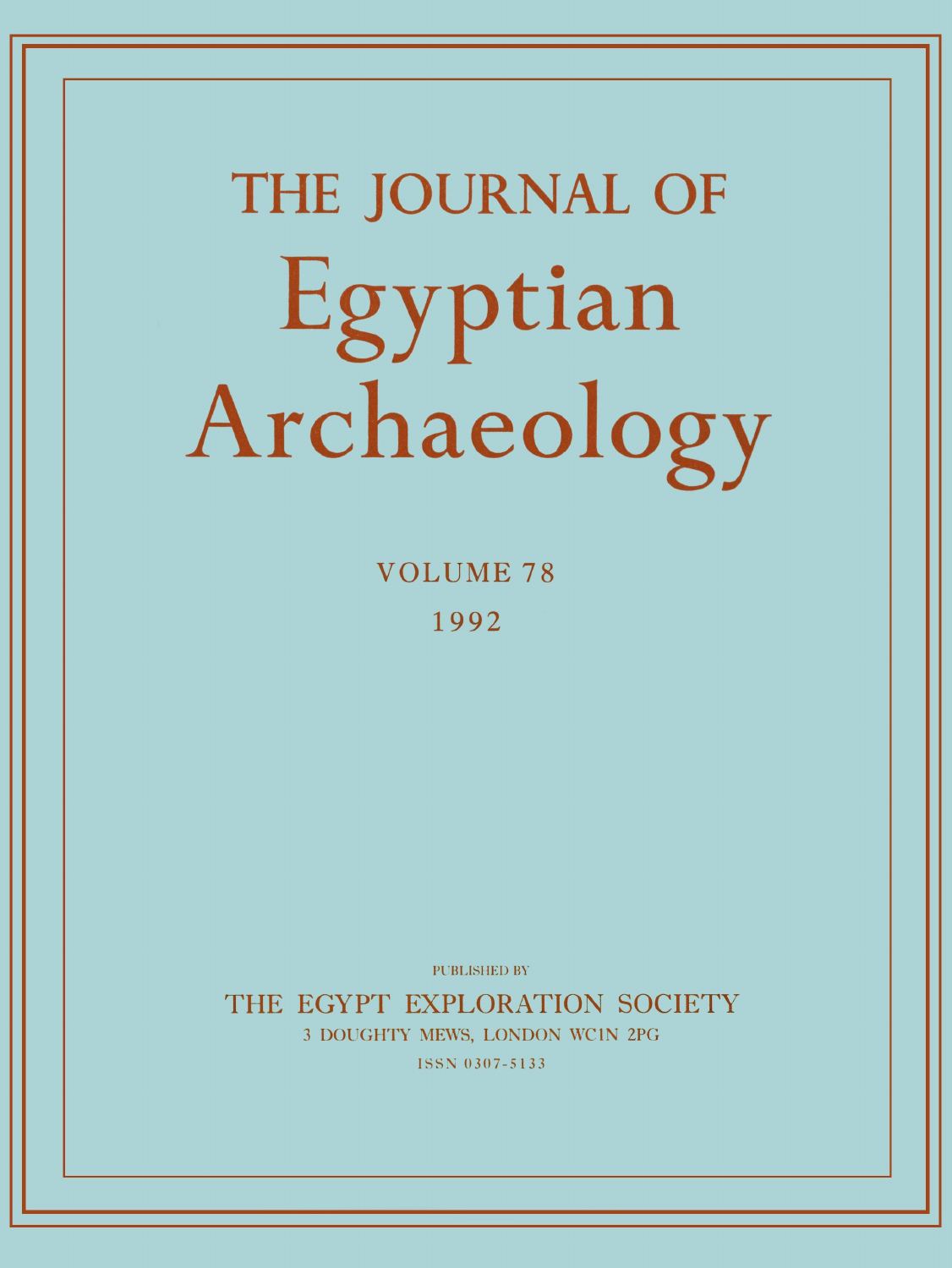## THE JOURNAL OF Egyptian Archaeology

VOLUME 78

**PUBLISHE D B Y**  THE EGYPT EXPLORATION SOCIETY 3 DOUGHTY MEWS, LONDON WC1N2PG 1992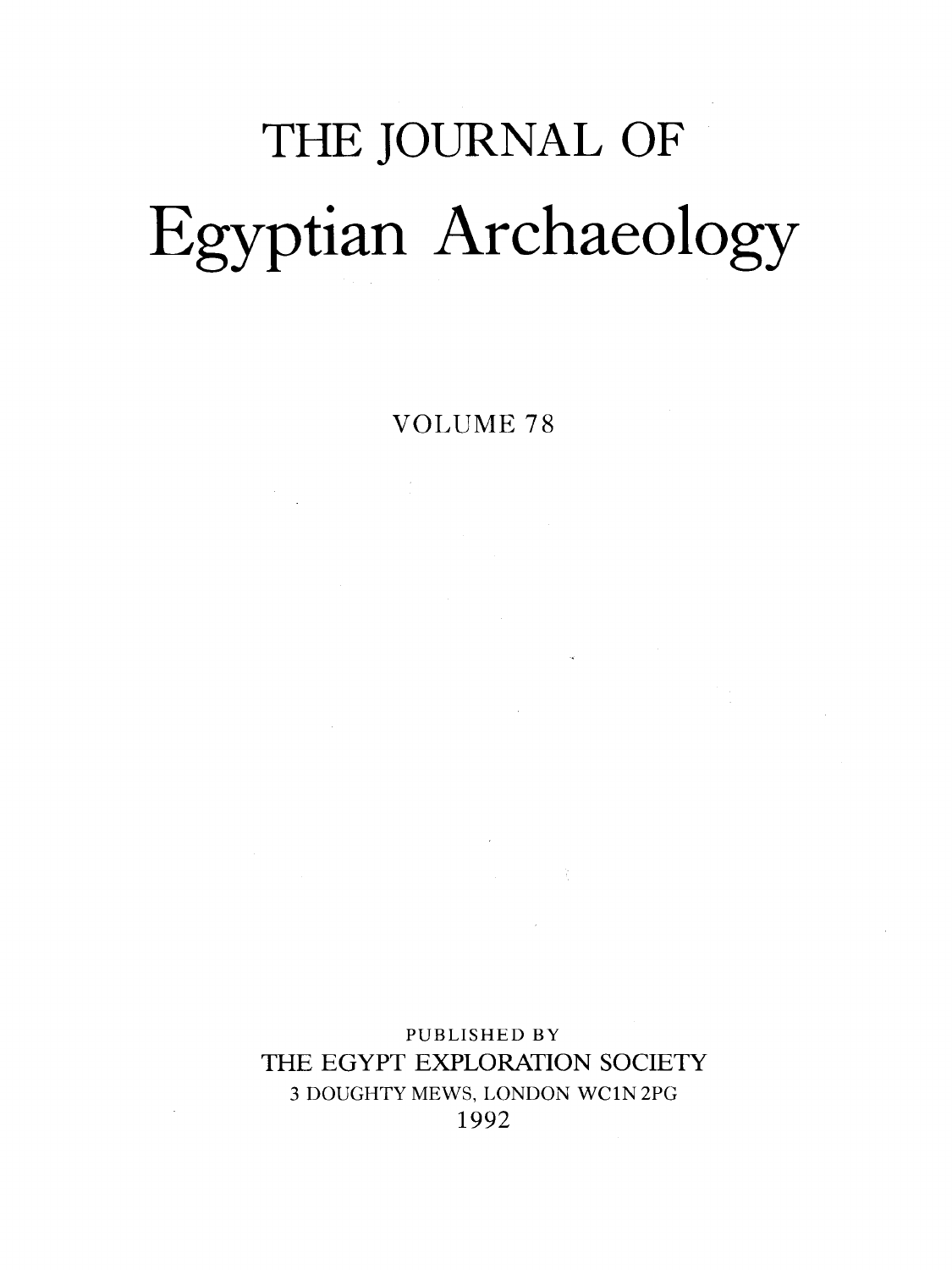## **CONTENTS**

|                                                                                                                                                             |                                     |                                   |                            |                                    | <b>PAGE</b>        |
|-------------------------------------------------------------------------------------------------------------------------------------------------------------|-------------------------------------|-----------------------------------|----------------------------|------------------------------------|--------------------|
| Editorial Foreword                                                                                                                                          |                                     |                                   |                            |                                    | $\mathbf{V}$       |
|                                                                                                                                                             | Jeffreys                            |                                   |                            |                                    | $\mathbf{I}$       |
| Memphis 1991: Epigraphy                                                                                                                                     | Jaromir Malek and Stephen<br>Quirke |                                   |                            |                                    | 13                 |
| PRELIMINARY REPORT OF THE FIRST SEASON OF WORK                                                                                                              |                                     |                                   |                            |                                    |                    |
| AT GEBEL EL-HARIDI, $1991-2$                                                                                                                                | Christopher J. Kirby                |                                   |                            |                                    | 19                 |
| MARL CLAY POTTERY FABRICS OF THE NEW KINGDOM                                                                                                                | J. D. Bourriau and P. T.            |                                   |                            |                                    |                    |
| FROM MEMPHIS, SAQQARA AND AMARNA.                                                                                                                           | Nicholson                           |                                   |                            |                                    | 29                 |
| THE CENOTAPH OF THE SEKWASKHET FAMILY FROM                                                                                                                  |                                     |                                   |                            |                                    |                    |
| <b>SAQQARA</b><br>$\mathcal{A}$ is a simple polarization of the simple state $\mathcal{A}$ , and $\mathcal{A}$<br>THE PSS-KF AND THE 'OPENING OF THE MOUTH' | Aly Abdalla. (a)                    |                                   |                            | $\ddot{\phantom{1}}$               | 93                 |
| CEREMONY: A RITUAL OF BIRTH AND REBIRTH.                                                                                                                    | Ann Macy Roth                       |                                   |                            |                                    | . I <sub>13</sub>  |
| WHEN JUSTICE FAILS: JURISDICTION AND IMPRECATION                                                                                                            |                                     |                                   |                            |                                    |                    |
| IN ANCIENT EGYPT AND THE NEAR EAST.<br>$\sim 10^{11}$ and $\sim 10^{11}$                                                                                    | Jan Assmann .                       |                                   | $\mathbf{L}^{\text{max}}$  |                                    | . 149              |
| LITERARY FORM AND THE TALE OF THE ELOQUENT                                                                                                                  |                                     |                                   |                            |                                    |                    |
|                                                                                                                                                             | R. B. Parkinson.                    |                                   | $\ddot{\phantom{a}}$       |                                    | 163                |
|                                                                                                                                                             |                                     |                                   |                            |                                    |                    |
| AMARNA                                                                                                                                                      | Fran Weatherhead                    |                                   | $\mathbf{r}$               |                                    | . 179              |
| AGRICULTURAL ACTIVITY BY THE WORKMEN OF DEIR                                                                                                                |                                     |                                   |                            |                                    |                    |
| EL-MEDINA                                                                                                                                                   | Andrea McDowell                     |                                   | $\mathcal{L}^{\text{max}}$ |                                    | . 195              |
| THE ADOPTION PAPYRUS IN SOCIAL CONTEXT                                                                                                                      | $C. J. Eyre$                        |                                   |                            | $\mathbb{Z}^{\mathbb{Z}^{\times}}$ | 207                |
| ROYAL ICONOGRAPHY AND DYNASTIC CHANGE, 750-                                                                                                                 |                                     |                                   |                            |                                    |                    |
| 525 BC: THE BLUE AND CAP CROWNS                                                                                                                             | Anthony Leahy                       |                                   |                            |                                    | . 223              |
| MERIT BY PROXY: THE BIOGRAPHIES OF THE DWARF<br>DJEHO AND HIS PATRON TJAIHARPTA                                                                             |                                     |                                   |                            |                                    |                    |
| $\mathbf{v}^{(1)}$                                                                                                                                          | John Baines. 241                    |                                   |                            |                                    |                    |
| MUSEUM ACQUISITIONS, 1990<br>$\mathbf{v}$                                                                                                                   |                                     |                                   |                            |                                    | $. \t259$<br>. 267 |
|                                                                                                                                                             |                                     |                                   |                            |                                    |                    |
| <b>BRIEF COMMUNICATIONS</b>                                                                                                                                 |                                     |                                   |                            |                                    |                    |
| THE SIR GARDNER WILKINSON PAPERS: AN UPDATE<br>$\mathcal{L}$                                                                                                | Jason Thompson. 273                 |                                   |                            |                                    |                    |
| STELAE OF THE MIDDLE AND NEW KINGDOMS IN THE                                                                                                                |                                     |                                   |                            |                                    |                    |
| MUSEUM OF ARCHAEOLOGY AND ANTHROPOLOGY,                                                                                                                     |                                     |                                   |                            |                                    |                    |
| UNIVERSITY OF CAMBRIDGE                                                                                                                                     | Aidan Dodson                        |                                   |                            |                                    | 274                |
| YET AGAIN THE WAX CROCODILE: P. WESTCAR 3,                                                                                                                  |                                     |                                   |                            |                                    |                    |
|                                                                                                                                                             | $C. J. Eyre$                        |                                   |                            | $\mathbf{L}^{\text{max}}$          | 280                |
| HEAD INJURIES IN EGYPT AND NUBIA: A COMPARISON OF                                                                                                           |                                     |                                   |                            |                                    |                    |
| SKULLS FROM GIZA AND KERMA                                                                                                                                  | Joyce M. Filer                      | <b>Contract Contract Contract</b> |                            |                                    | . 281              |
| A FALSELY ATTRIBUTED MONUMENT.                                                                                                                              | M. Eaton-Krauss.                    |                                   |                            |                                    | 285                |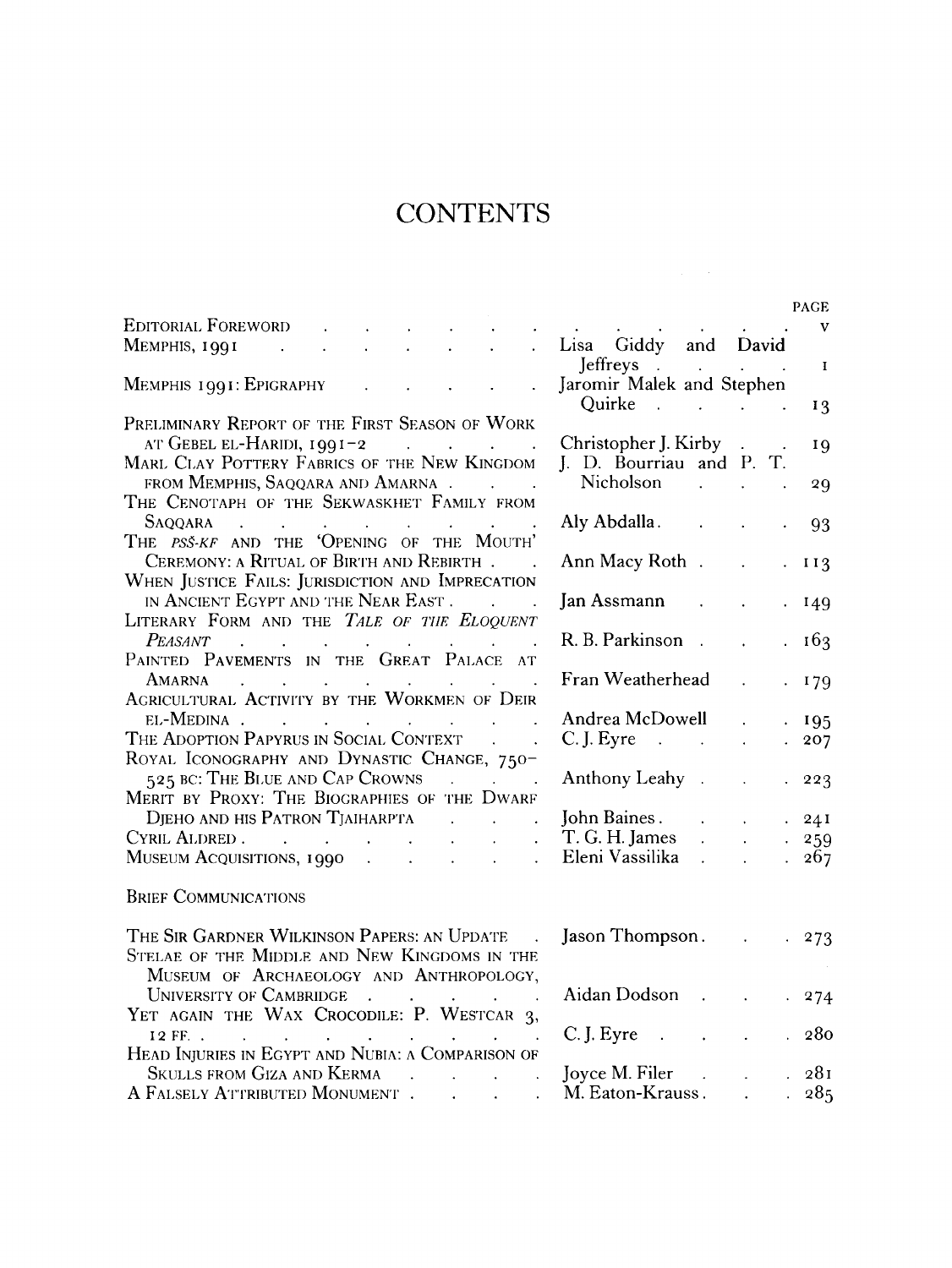## IV CONTENTS

| A SMALL NOTE ON EARLY DEMOTIC TEXTS AND                                    |  |
|----------------------------------------------------------------------------|--|
| ARCHIVES Koen Donker van Heel . 287                                        |  |
| 'ANALECTA IRANICA' AUS DEN DEMOTISCHEN                                     |  |
| DOKUMENTEN VON NORD-SAQQARA (Chemical Company Philip Huyse (Chemical Case) |  |
| A PAIR OF PAPYRUS SANDALS Willem M. van Haarlem . 294                      |  |
| EIN VERSCHOLLENER RELIEFBLOCK VON DER                                      |  |
| GRABKAPELLE EINER FRÜHMEROITISCHEN KANDAKE . Michael Zach 295              |  |
| THE KLINE OF ANUBIS Dominic Montserrat 301                                 |  |
| THE ROMAN 'CARROT' AMPHORA AND ITS EGYPTIAN                                |  |
| PROVENANCE R.S.O.Tomlin 307                                                |  |
|                                                                            |  |

### **REVIEWS**

| BARRY J. KEMP, Ancient Egypt. Anatomy of a                                                              |                                |                      |                 |
|---------------------------------------------------------------------------------------------------------|--------------------------------|----------------------|-----------------|
| Civilization.                                                                                           | Reviewed by Jac J. Janssen     |                      | 313             |
| J. WORTH ESTES, The Medical Skills of Ancient Egypt<br>BRUCE WILLIAMS, Decorated Pottery and the Art of | $\lambda$ ohn Nunn $\lambda$ . |                      | 317             |
| $Nagada III$ .                                                                                          | Colin A. Hope                  |                      | 318             |
| BARBARA ADAMS, The Fort Cemetery at Hierakonpolis.                                                      | R.F. Friedman                  |                      | 322             |
| NADINE CHERPION, Mastabas et hypogées d'Ancien                                                          |                                |                      |                 |
| Empire                                                                                                  | Naguib Kanawati.               |                      | $. \ 324$       |
| NIGEL STRUDWICK, The Administration of Egypt in the                                                     |                                |                      |                 |
| Old Kingdom                                                                                             | Naguib Kanawati.               |                      | $. \; 326$      |
| DIETER ARNOLD, The South Cemeteries of Lisht, 1                                                         | Miroslav Verner.               |                      | 328             |
| MIRIAM LICHTHEIM, Ancient Egyptian Autobiographies,                                                     |                                |                      |                 |
| Chiefly of the Middle Kingdom                                                                           | Stephen Quirke.                |                      | 330             |
| HORST BEINLICH AND MOHAMED SALEH, Corpus der                                                            |                                |                      |                 |
| hieroglyphischen Inschriften aus dem Grab des                                                           |                                |                      |                 |
| Tutanchamun                                                                                             | M. Eaton-Krauss.               |                      | .333            |
| GEOFFREY THORNDIKE MARTIN, The Memphite Tomb                                                            | M. Eaton-Krauss.               |                      |                 |
| of Horemheb, 1<br>$\mathbf{r}$ and $\mathbf{r}$ and $\mathbf{r}$                                        |                                |                      | .336            |
| ASHRAF ISKANDER SADEK, Popular Religion in Egypt<br>during the New Kingdom                              | James K. Hoffmeier             |                      |                 |
|                                                                                                         |                                |                      | .338            |
| RENÉ WULLEMAN ET AL., Passage to Eternity                                                               | Nigel Strudwick.               | $\ddot{\phantom{0}}$ | 340             |
| A. J. SPENCER, <i>Excavations at el-Ashmunein</i> , II<br>B. PORTEN AND A. YARDENI, Textbook of Aramaic |                                |                      | 34 <sup>1</sup> |
| Documents from Ancient Egypt, II                                                                        | J. B. Segal $\therefore$       |                      | . 344           |
| BERNARD PALME, Das Amt des $\dot{a}\pi a\iota\tau\eta\tau\eta\zeta$<br>$\sqrt{m}$                       |                                |                      |                 |
| Agypten<br>the contract of the contract of the                                                          | Ute Wartenberg.                |                      | 344             |
| ELIZABETH J. WALTERS, Attic Grave Reliefs that                                                          |                                |                      |                 |
| Represent Women in the Dress of Isis                                                                    | J. Gwyn Griffiths.             |                      | $. \, 346$      |
| W. CLARYSSE ET AL. (eds.), Berichtigungsliste der                                                       |                                |                      |                 |
| griechischen Papyrusurkunden aus Ägypten                                                                | J. David Thomas.               |                      | .348            |
| ALAIN BLANCHARD (ed.), Les Débuts du codex                                                              | J. David Thomas.               |                      | 349             |
| Other books received                                                                                    |                                |                      | .351            |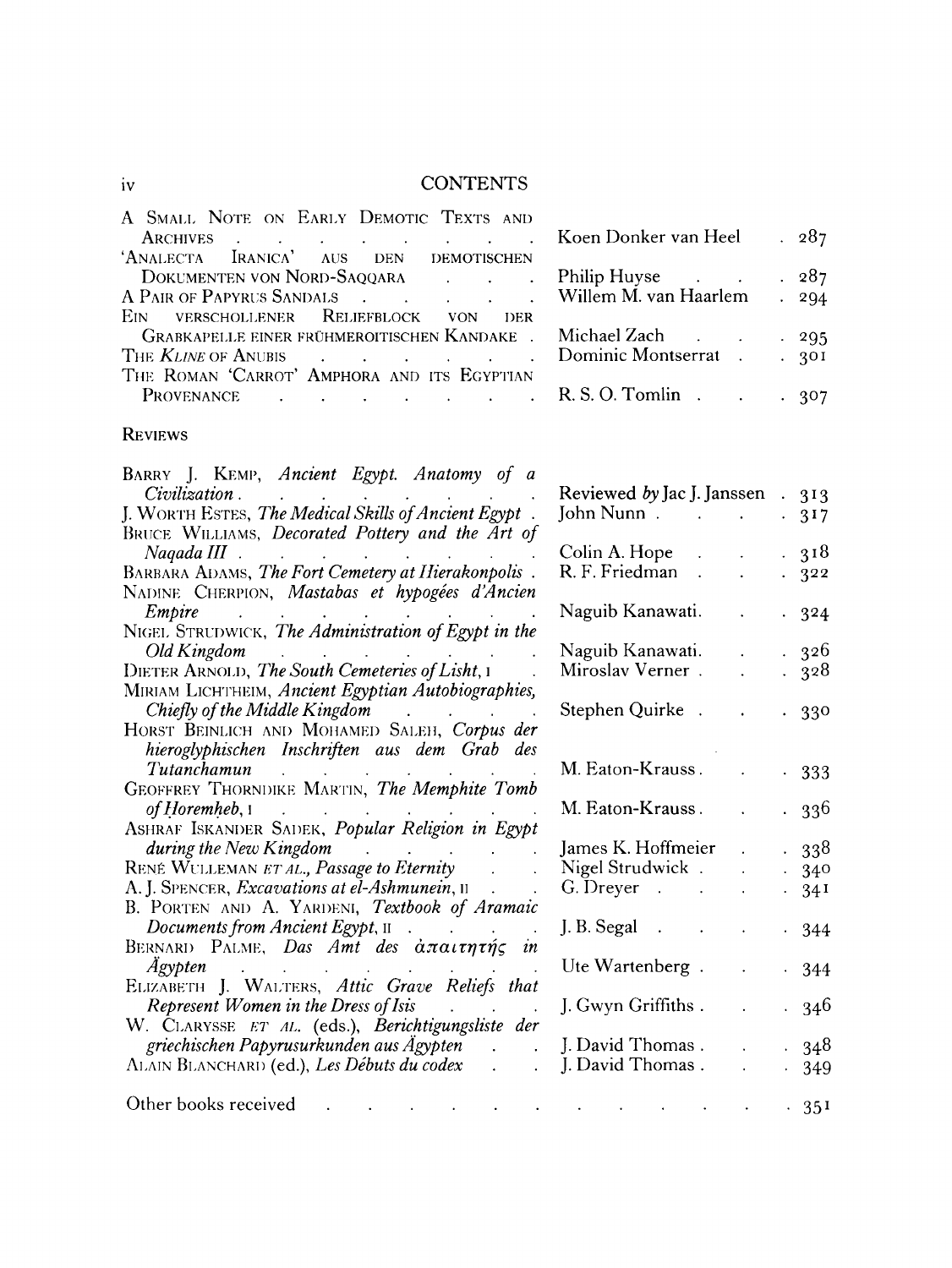untameable, primaeval power, it destroys completely, utterly, finally and without pity. It does not willingly disgorge its prey.<sup>11</sup> Yet the crocodile is also a symbol of regeneration and rebirth: a creator god who inhabits the marshes of the primaeval ocean from which the sun is born. In particular a crocodile swallows the evening sun, to regurgitate it anew each morning.'' Webaoner is the magician who controls the uncontrollable: the power of death and resurrection. Similarly, later in the Westcar stories, the Chief Ritualist Djedi is able to control the lion and the bull, animals that, with the crocodile, are typically symbolic of uncontrolled or uncontrollable natural or royal power. Djedi can make them walk or stand behind him with their  $\int_{1}^{\infty}$  fallen to the ground.<sup>13</sup> The word used for 'rope' here is uncertain, but the writing at least implies a visual pun, since one obvious reading for the sign is *fh*, a root with the general meaning of 'loose', 'released'.<sup>14</sup> These word-plays would doubtless be clear to any Egyptian audience. The more interesting question is how far the mythological symbolism, which is typical of all the stories of the Westcar Papyrus, would be clear to a general public.

C. J. EYRE

#### **Head injuries in Egypt and Nubia: a comparison of skulls from Giza and Kerma\***

Report on the examination of two groups of Egyptian and Nubian skulls with head injuries. A system of categories to define head injuries is presented and comparison made with work done by other researchers.

TRAUMATIC lesions, especially fractures, are frequently found in ancient skeletal material. It has been suggested that the main interest in studying trauma is to gain information about the cultural significance of the lesions in question and to arrive at a closer understanding of people's behaviour and types of occupations.' Trauma represents the effect of many extrinsic factors upon the skeleton, and so the types and locations of injury will vary between populations and between individuals within a given population. Thus, populations engaged in hunting activities will acquire

<sup>10</sup> Cf. E. Brunner-Traut, in W. Helck (ed.), *Festschrift für Siegfried Schott zu seinem 70. Geburtstag* (Wiesbaden, 1968), 28-37; id., LA III, 791-801; C. J. Eyre, *SAK* 4 (1976)) 103-14; L. Kikosy, *MDAIK* <sup>20</sup> (1965), 116-20; Raven, *OMRO* 64, 20-1; Gutbub, op. cit. 427-8; P. Vernus, in U. Verhoeven and E. Graefe (eds.), *Religion und Philosophie im Alten Ägypten: Festgabe für Philippe Derchain (Louvain, 1991), 335-8; W.* Westendorf,  $L\ddot{A}$  v<sub>I</sub>,  $122-8$ , esp. n. I.

<sup>11</sup> Cf. references in Eyre, op. cit. 114; Kákosy, op. cit. 119.

**'?A.**Piankoff, *La criation du disque solaire* (Cairo, 1953), 68-9; Gutbub, op. cit. 413-25, 427-8; Brunner-Traut, in *Fs. Schott,* 32-7; Kakosy, *LA* 111, 808.

aut, in *Fs. Schott*, 32–7; Kakosy, *LA* III, 808.<br><sup>13</sup> The lion (7, 4–5) *sm hr-si* =f *hr ti*, 'goes after him, its <sup>7</sup> on the ground'. The bull (8, 25–9, 1) *shr tp=f r* <sup>to</sup> The lion (7, 4–5) *sm hr-si=f i<sup>n-</sup>f hr ti*, goes after him, its in on the ground. The bull (8, 25–9, 1) *shr tp=f r* ti, 'stood behind him, its  $\gamma$  i fallen to the ground'. The meaning is something like 'with its restraint thrown away', and not merely 'with its leash dangling'; see P. Derchain, *GM* 89 (I 986) I 5- I 7, and for *hr* or *r tj* in the sense 'expelled', 'discarded', 'abandoned', cf. e.g., Shipwrecked Sailor 53; Lebensmüder 34, 109; K. Sethe, *Aegyptische Lesestücke*<sup>3</sup> (Hildesheim, 1959), 98, II; T. G. H. James, *The Hekanakhte Papers and other Early Middle Kingdom Documents* (New York, 1g62), pls. 3. vs. 2; 4, vs. 13.

<sup>I</sup>' *Wb.* I, 578. Other plausible readings for the sign might be *sSd* ( *Wb.* IV, 301) or *mdh* (Wb. 11, 189-go), although neither word particularly suits the context. The normal determinative for words meaning 'rope' or 'bind' is  $\ell$ . For sense alone one might prefer *wi* (*Wb.* 1, 244) or *sti* (*Wb.* IV, 351-5).

\*I would like to thank Dr R. A. Foley, Director of the Department of Biological Anthropology, University of Cambridge, for permission to study the Kerma and Giza skulls. I am grateful to Dr J. H. Taylor of the British Museum for comments on an earlier draft and particularly regarding Nubia; Dr S. G. J. Quirke, also of the British Museum; Debra Cossey; George Mann and Dr- Don Brothwell.

I A. K. Knowles, 'Acute Traumatic Lesions', in G. Hart (ed.), *Disease in Ancient Man* (I 983), *6* I -83.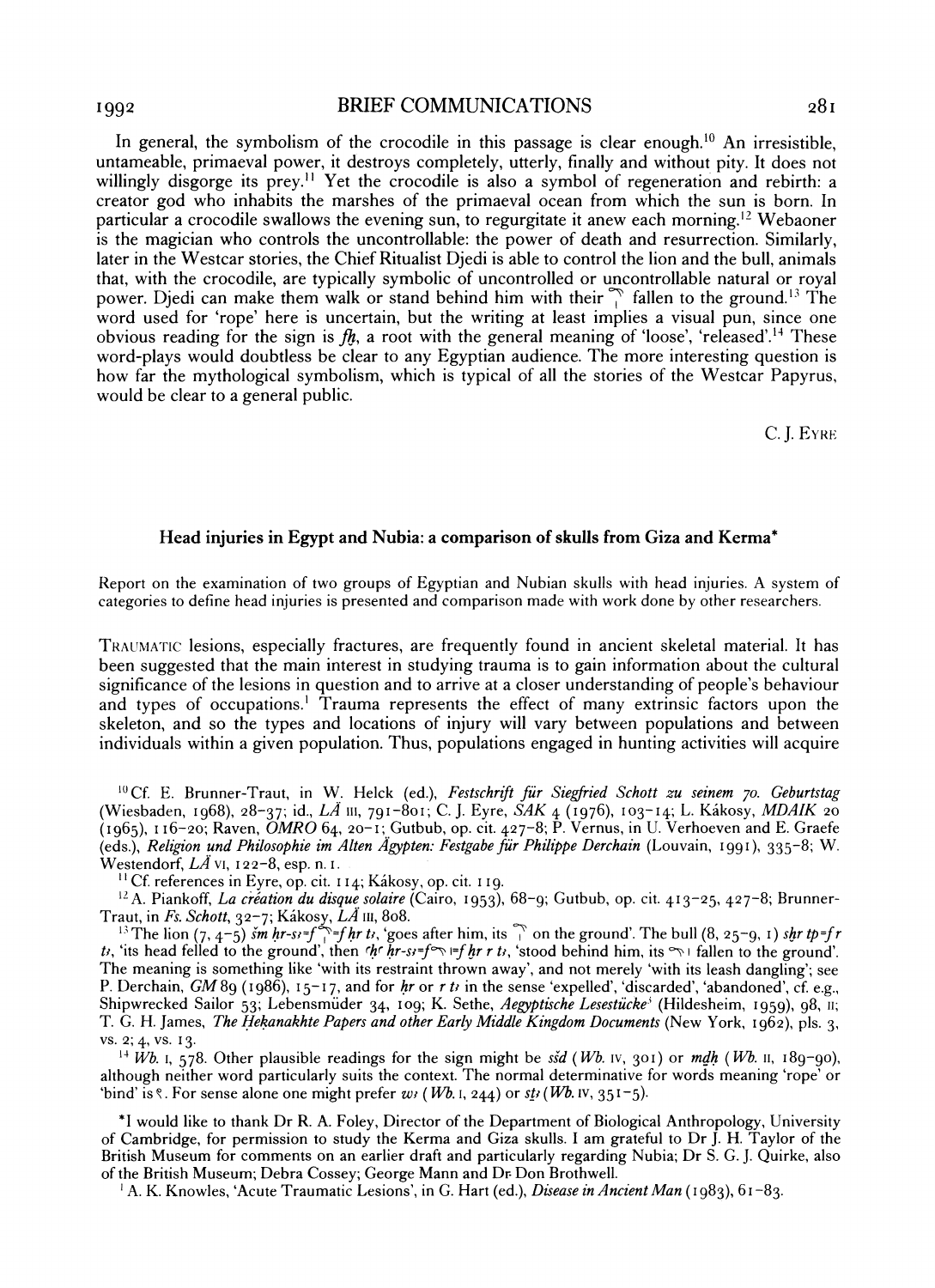different types of injuries from settled agriculturalists or town dwellers. Those engaged in militaristic activities will sustain different injuries from civilians.

Whilst fractures of the post-cranial skeleton may or may not indicate intentional blows, skull fractures are more likely to indicate deliberate violence. Studies indicate that in antiquity skull injuries were more frequent than injuries to any individual bones of the post-cranial skeleton.' Despite the observed cultural differences between injuries, it may be suggested that even widely differing cultures sustain injuries at similar positions on the skull. Cranial injuries are commonly found on the frontal and parietal bones, particularly on the left parietal area. This probably reflects face-to-face assault. The general tendency for the lesions to occur on the left side may indicate that the attacker was usually right-handed. Concurrence of site of head injury does occur between differing cultures. For instance, a predominance of left-sided head injuries has been demonstrated in late Nubian cemeteries.<sup>3</sup> Yet, far from Egypt, the pre-Hispanic Guanche population of Tenerife (Canary Islands) also sustained a preponderance of depressed injuries to the left side of the skull.'

It has been suggested that in most cultures more males than females sustain traumatic injuries. The sex difference is especially noticeable with regard to head injuries.<sup>5</sup> Men are more likely to be involved in military activities and heavy manual labour and thus are more likely to sustain injuries to the skull. Yet, in one case, a slightly higher ratio of head injuries in women has been reported.<sup>6</sup>

The writer has recently examined head injuries in two groups of skulls from sites in Egypt and Nubia which now form part of the Duckworth Collection, Department of Biological Anthropology, University of Cambridge.' Croup One is a series of 309 skulls excavated in the 'Eastern Cemetery' at Kerma by Reisner in  $1913 - 14$  and  $1915 - 16$ .<sup>8</sup> The series is numbered 'SUD 1' to 'SUD 309'. This group had thirty-four head injuries (i.e. I I per cent). Group Two is a series of I 726 skulls from Giza, known as the 'E' Series. Petrie excavated the material, which is believed to date from the Twenty-sixth to Thirtieth Dynasties. No further information is known about this series." This group had twenty-one head injuries (i.e. 1.2 per cent).

Both groups were aged and sexed. With regard to aging, five criteria relating to the skull were utilized: tooth eruption, tooth \\ear, cranial suture closure, palatal suture closure and parietal thinning."' A consideration of each criterion allowed each skull to be allocated to one of the following broad age groups: sub-adult (up to 21), young adult (21-35), mature adult (35-45), old adult  $(45 +)$ . Of the thirty-four Kerma skulls with injuries, twenty-eight  $(82.4 \text{ per cent})$  fell into the mature to old age groups, whilst six (I 7.6 per cent) fell into the young adult group. There were no

 $2$ V. Alexandersen, 'The evidence for injuries to the jaws', in D. R. Brothwell and A. Sandison (eds.), *Diseases in Antiquity* (Springfield, Illinois, 1g67), 623-9.

 ${}^{3}$  E. Strouhal and J. Jungwirth, 'Palaeopathology of the Late Roman-Early Byzantine Cemeteries at Sayala, Egyptian Nubia'. *Journal of Human Evolution* **9** (1980), 61-70.

<sup>t</sup> C. R. Martin, R. G. Anton and F. E. Gonzalez, 'Cranal Injuries in the Guanche Population of Tenerife (Canary Islands): A Biocultural Interpretation'. Paper presented at the Colloquium on Biological Anthropoiogy and the Study of Ancient Egypt, British Museum, 4-6 July 1990 (in press).

<sup>5</sup> K. Manchester, *The Archaeology of Disease* (Bradford, 1983), 59.

<sup>6</sup> Martin *et al.*, op. cit., reported a 2.9 per cent ratio for female head injuries against a 2.3 per cent for males in the Northern Guanche populations of Tenerife.

<sup>7</sup> This research was part of an MSc on human remains funded by the Wellcome Foundation. I am grateful to Dr Robert Foley, Department of Biological Anthropology, University of Cambridge, for permission to publish the photographs.

\* G. A. Reisner, *Excavations at Kerma,* 1-111, Harvard African Studies v (Cambridge, Mass., 1923). 59-528. For the Kerma skulls in the Lluckworth Collection, see M. Collett, 'A Study of Twelfth and Thirteenth Dynasty Skulls from Kerma (Nubia)', *Biometrika* 25 (1933), 254-84, pls. I -6.

"The above information was obtained from handwritten notes which accompanied the Pearson Collection when it was transported from University College London to the Duckworth Biological Anthropology Laboratory, Cambridge. Karl Pearson, a biometrician, undertook a study of variability in a large series of skulls. He was provided with this sample of Egyptian crania by Petrie. The series is mentioned briefly in W. M. F. Petrie. *Gizeh and Rifeh* (London, I 907), 29, where the material is dated to 'about 600-300 BC'.

"'The limitations of suture closure as an age indicator are recognized. See I). **K.**Brothwell, *Digging* Up *Bones* (London, 1972), 38. Whilst dental eruption and wear patterns are better indicators of age, in the absence of dentition (or post-cranial remains), sutures may be of value in estimating age.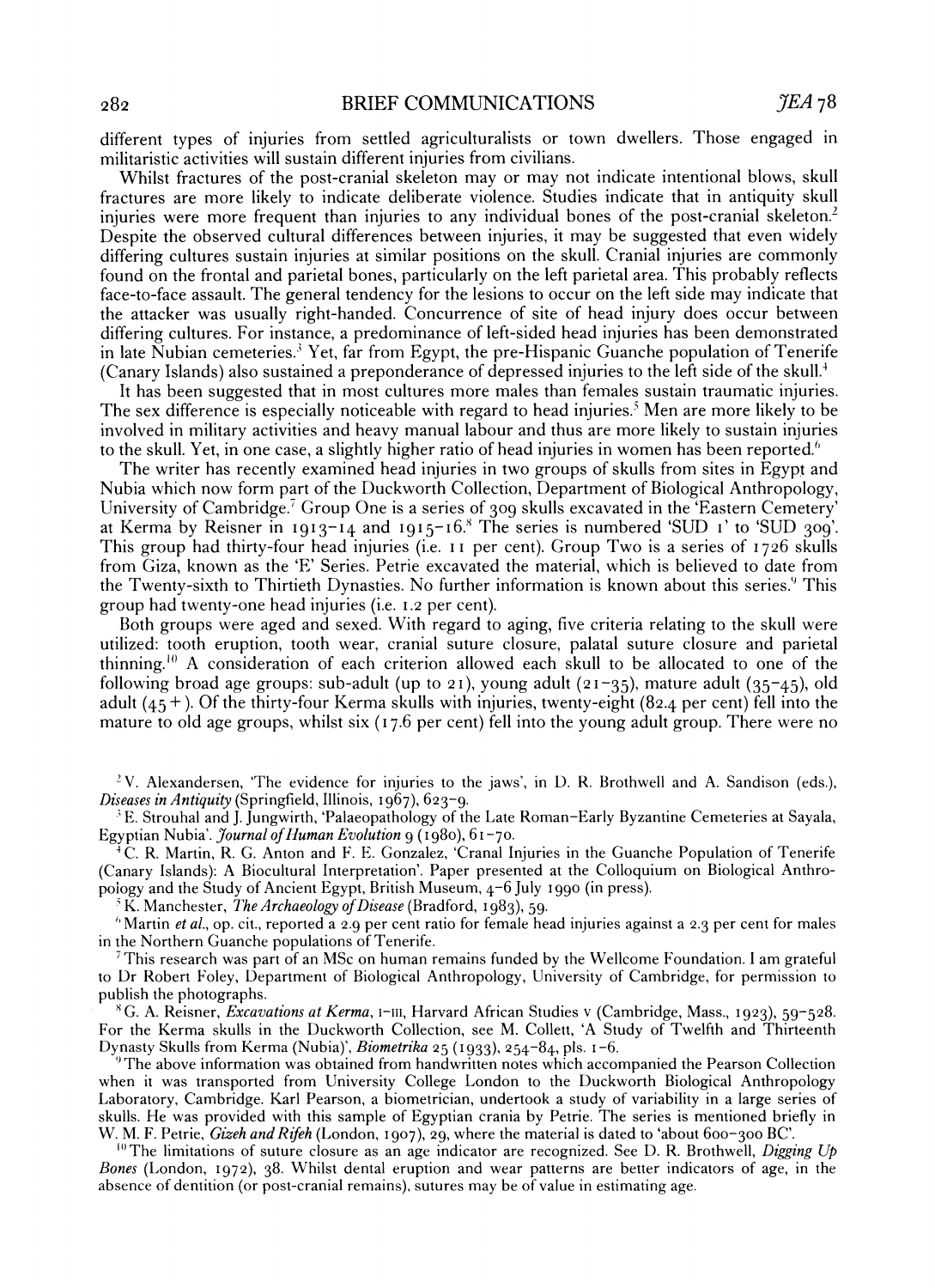sub-adults. Of the twenty-one Giza skulls, fifteen (71.4 per cent) fell into the mature to old age groups and six (28.6 per cent) fell into the young adult age group. Again there were no sub-adults.

In sexing the skulls, twelve criteria based on Brothwell's work<sup>11</sup> were selected to make observations about the face, mandible and vault. As some skulls did not fulfil all the characteristics of a particular sex, the following range was allowed: male, probably male, indeterminate, probably female. female. Due to the absence of post-cranial remains (of all the Giza skulls and many of the Kerma skulls) it was not possible to confirm the sex through pelvic examination. Of the thirty-four Kerma skulls, eighteen **(52.9** per cent) were male/probably male, fifteen (44.1 per cent) were female/probably female, while only one individual proved indeterminate. Of the twenty-one Giza skulls, twelve (57. I per cent) were male/probably male, four (19. I per cent) were female/probably female and five individuals (23.8 per cent) were of indeterminate sex. After aging and sexing the skulls, a range of injuries was established and the results analyzed in the light of the above observations on cranial injury.

A system of seven categories, some with sub-sections, was devised to define the types of head injuries found.

I. *Severegashes* are realized as a long and deep cleft, which may be of uniform depth or undulating. It may present a  $\sim$ -shaped depth or an oblique edge opposite a wedged edge. This would indicate the direction of the blow. The Kerma group had no severe gashes. In the Giza group the most common type of injury is the severe gash, with five skulls presenting this type of lesion (see pl. XXX, I). Four of the individuals concerned are male or probably male and it seems likely that the gashes were made by axes or swords smashing down onto the head. Thus, it is difficult to suggest a cause other than a military one. The fifth skull is female and it is probable that the mid-frontal gash was sustained during a civil or domestic dispute.

11. *Pierced lesions* are realized as a hole of small to medium size made right through the outer and inner tables of the skull. The inner aspect of the lesion will be wider than the external. They may be (i) a regular shape, with a symmetrical outline or (ii) an irregular shape, with a non-symmetrical outline. Only one Kerma skull presented a regularly-shaped pierced lesion. The lesion is small, round and deep, implying that it was caused by a narrow implement. As the individual is female, this may have been of a domestic nature. The Giza group presented three regularly-shaped pierced lesions. PI. XXX, 2 shows one of these lesions. It is likely that this individual, a mature adult of indeterminate sex, died as a result of the injury. The lesion shows no healing, retaining its sharp edges, and it is likely that the displaced fragments of bone entered the brain causing fatal damage. Two skulls in the Kerma group, and one in the Giza group, had irregularly-shaped lesions. Kone showed any signs of healing. Again, it is likely that bony fragments entered the brain, causing infection and death. Military activities (such as spear attacks) may be postulated for these two types of pierced lesions, except for one of the two Kerma skulls, \vhich was from an elderly female.

111. *Depression:* a hollow sunk below the horizontal plane of the skull. Oval, round and kidneyshaped depressions were recognized. Only five of the Giza skulls presented depressions of any kind. The depression was by far the most frequently occurring injury, oval/pear-shaped depressions being the most common form represented. The Kerma group had a high ratio of these injuries, with thirty out of thirty-four skulls (88.2 per cent) exhibiting one or more of the three forms of depression. In the Kerma group both sexes were well represented, seventeen males/ probably males and thirteen females/probably females having a depressed injury. Whilst militaristic activities may be postulated as causes for the male depressions, this does not seem likely for the female injuries; there is no evidence that females in Kerma were engaged in military activities. It is possible that females were camp followers providing food for males engaged in warlike activities, or that they were civilian victims of war who received blows from opposing forces. An alternative for both sexes is that they sustained injuries in civil or domestic skirmishes involving clubs, sticks or stones. If this is the case, it may point to a quarrelsome and aggressive community. The high percentage (I I per cent) of head injuries and the high amount of female

 $\frac{11}{1}$  Brothwell, op. cit.  $51 - 3$ .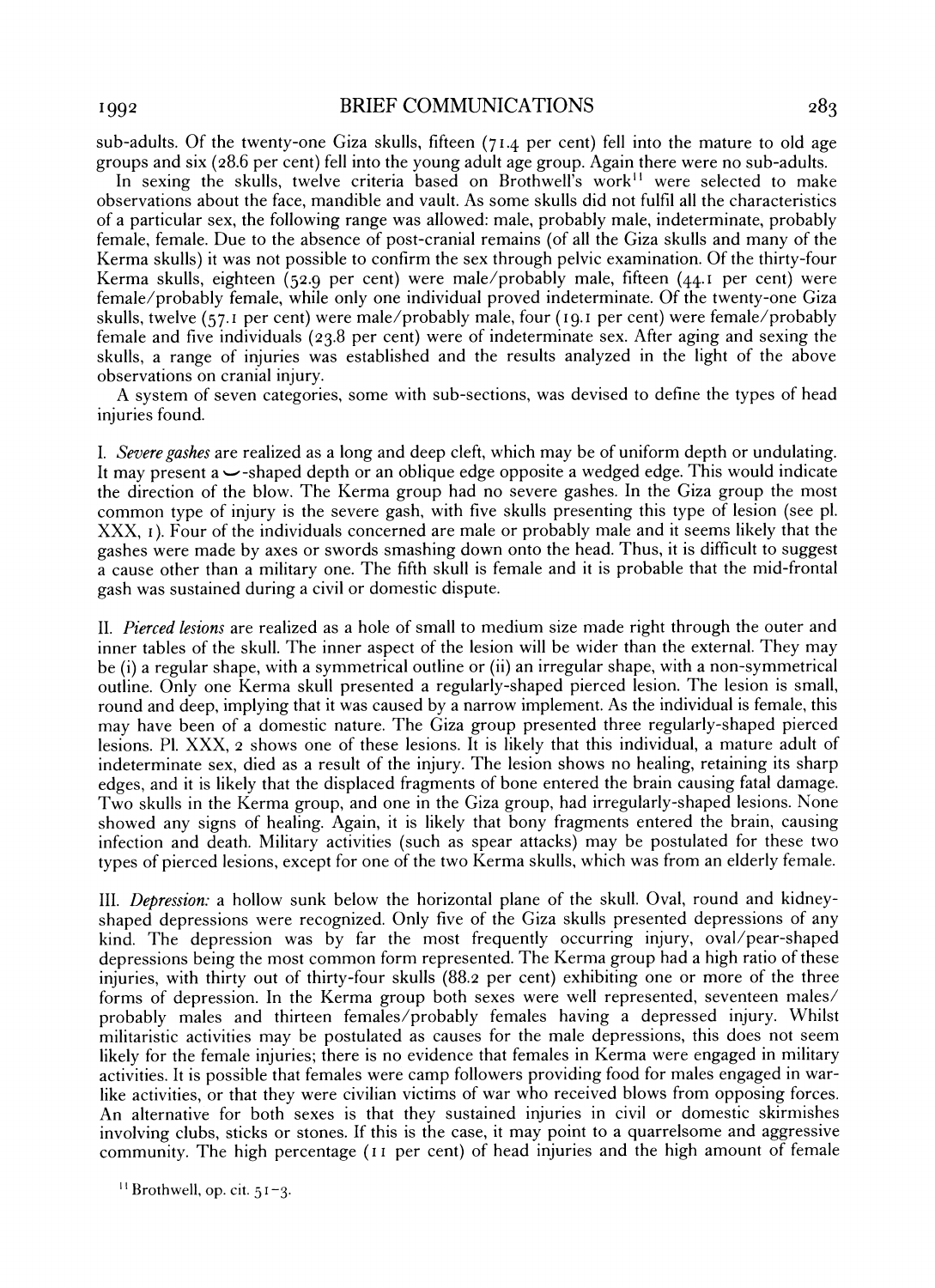involvement would support this suggestion. This may be contrasted with the relatively low incidence (1.2 per cent) of head injuries found in the Giza group. Depressions can be seen in pl. XXX, 3-4

*IV. Cuts:* these are less dramatic lesions of two kinds. (i) Linear: long, narrow and of uniform depth; (ii) nick: a notch of shallow depth and of regular or irregular shape. Two Kerma skulls and three Giza skulls presented linear cuts. They are consistent with a glancing sword action. The Kerma and Giza groups each had only one skull with a nicked cut which may have been made by daggers, arrows or knives. The Kerma example is interesting in having a nicked cut to the lower edge of the left orbit, a type of injury found in the remains of the Eleventh Dynasty soldiers discovered at Deir el-Rahari, one of which had an ebony-tipped arrow head *in situ* in the left eye socket.<sup>12</sup>

V. *Sliced lesions* may also be regarded as 'cuts' but are of a more serious nature. They fall into two categories: (i) complete, where a roundel of bone is totally removed from the skull; (ii) incomplete, where the slice of bone is not severed from the skull. In both types the perimeters of the lesions may indicate the direction of the blow. None of the Kerma group had any sliced lesions. The Giza group had two complete sliced lesions (see pl. XXX, 5). The example illustrated shows a clearly defined porous area of non-healing, suggesting that fragments of bone entered the brain, causing the death of this young adult male. The lesion was probably caused by a sword and may be instructively compared with an example from Lisht.<sup>13</sup> Of the two groups only the Giza group presented incomplete sliced injuries (seven skulls). These fall into two categories: (i) where sections of bone are lifted up from the skull and upon replacement leave a sheared effect. A particularly interesting case shows an incomplete sliced injury down the left temporal area into the auditory meatus. It is likely that this individual, a mature male, suffered a hearing loss after the lesion healed. One of two types of deafness, or a combination of both, may have occurred under these traumatic conditions;<sup>14</sup> (ii) where deep fracturing occurs. A sheared effect may or may not occur, depending on the amount of healing.

VI. *Mandibular fractures:* these may present a complete or partial break in the bone. There were no examples of mandibular fractures in the Giza group and only one in the Kerma group. In addition to having a round depressed fracture of the left parietal, this individual may have a fractured left mandible. Unfortunately, the left ramus is absent, making any diagnosis tentative. The possible fracture has healed with the jaw setting badly aligned. This lesion may be compared with the female described by Nielson as having a face deformed due to fracturing of the temporomandibular joint.<sup>15</sup>

VII. *Nasal fractures:* where the right or left (or both) nasal bones are depressed below the normal horizontal plane of the bridge. There were three probable nasal fractures in the two groups. One, from Kerma, has a healed fracture of the left nasal bone (pl. XXX, 6). Two Giza skulls also show healed fractures of the left nasal bones. These suggest a blow from a right-handed person in a frontal assault.

Overall, the two groups showed a different distribution of types of injury. This may reflect different behaviour patterns. The Kerma groups presented mainly oval and depressed head lesions, consistent with attack from stones, sticks, maces and clubs. While the Kerma Nubians may have been in conflict with the Egyptians during the Middle Kingdom and we might therefore

<sup>12</sup> H. E. Winlock, *The Slain Soldiers of Neb-Hepet-Re' Mentu-Hotpe* (New York, 1945), no. 41.

<sup>13</sup> D. J. Ortner and W. G. J. Putschar, *Identification of Pathological Conditions in Human Skeletal Remains* (Washington, 1985), 78, pls.  $81-2$ .

<sup>14</sup> J. Filer, 'Spelling and the Hearing-Impaired', unpublished MSc thesis, The City University, London, I 987

<sup>15</sup>O. V. Nielson, *The Scandinavian Joint Expedition to Sudanese Nubia.*  $q$ *: The Human Remains (Uppsala,* 1970), 114 and pl. 16.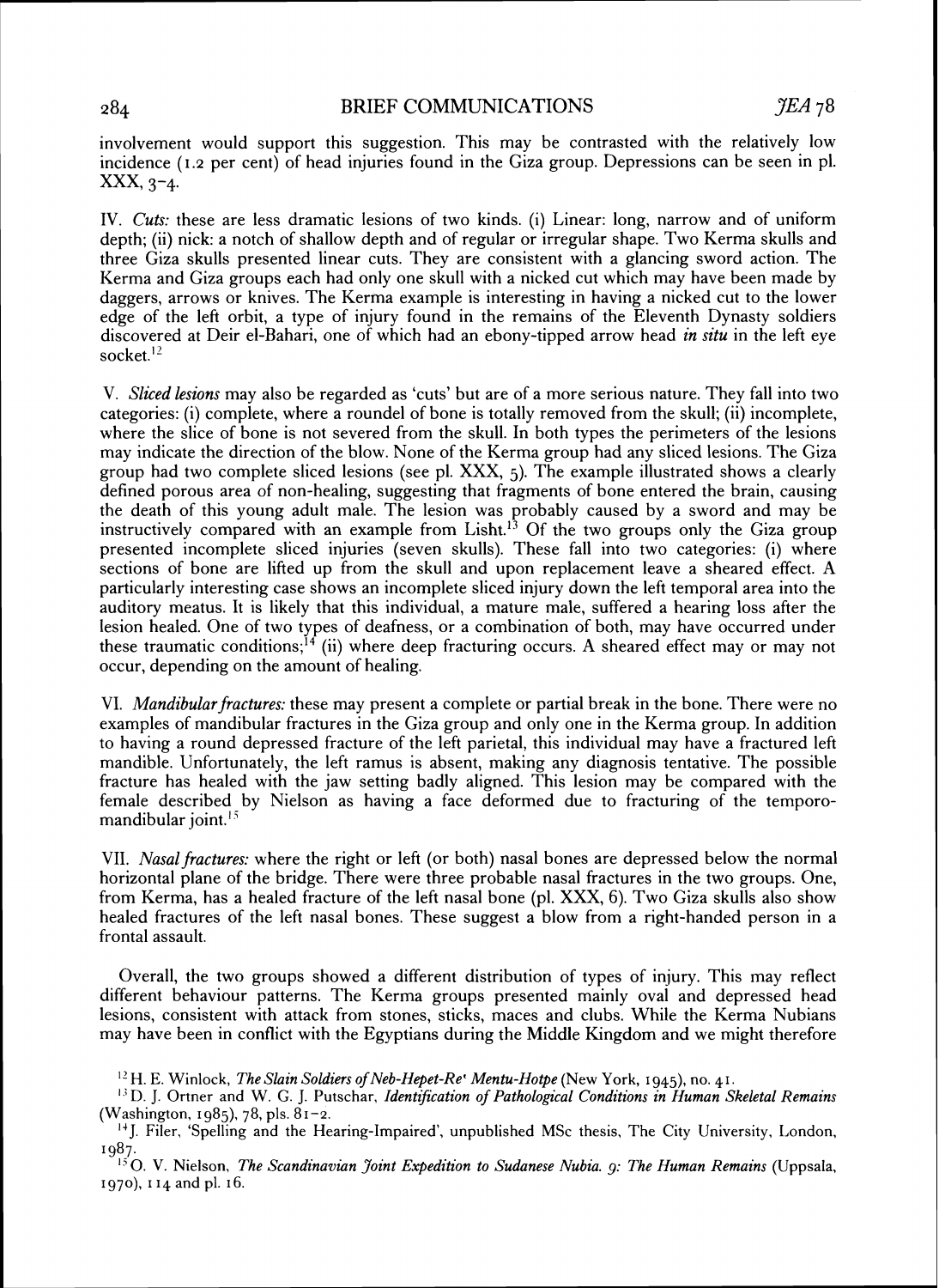I992 BRIEF COMMUNICATIONS 285

expect to find severe injuries associated with military activity, the types of injuries displayed are in general more suggestive of civil or domestic disputes. The Giza group presented the full range of head injuries, except for mandibular fractures. It had a greater number of severe injuries, including severe gashes and incomplete and complete sliced injuries. These are more suggestive of militaristic behaviour. These injuries are consistent with attack from swords, axes and crushing weapons and suggest a more advanced technology. Whilst the use of bronze cannot be discounted, iron, needed for more durable weapons, was available during the Twenty-sixth-Thirtieth Dynasties.

In keeping with the findings of other researchers, it was found that the two groups showed a similar distribution in the sites of injury. The greater number of injuries occurred on the frontal and parietal bones. Previous researchers reported a high incidence of left-sided injuries. Both the Kerma and Giza groups also showed slightly more left-sided than right-sided injuries, consistent with a right-handed frontal assault. It has been found that, generally, males sustain more traumatic injuries than females. This was the case in the Giza group but the Kerma group showed a high incidence of female injury with fifteen female/probably females out of the thirty-four cases (44.1 per cent) sustaining head injuries. The lack of evidence for women in military activity in ancient Egypt and Kerma would suggest these injuries were incurred in other than military forms of dispute.

JOYCE M. FILER

#### **A falsely attributed monument**

The cartouches naming Psamtik II as the king shown on the 'intercolumnar slab' in Vienna (Kunsthistorisches Museum 213) are secondary. The monument was originally made for Psamtik I or Necho II.

Five so-called intercolumnar slabs are known to Egyptologists: three of them are in the British Museum (BM 20, 22 and 998), a fourth is in Bologna (Museo Civico 1870) and the fifth in Vienna (Kunsthistorisches Museum 213). They seem to be made of the same dark, grey-green stone,<sup>1</sup> and were originally of approximately the same height (c. 120-125 cm). It has been plausibly suggested that all five derive from one and the same structure,<sup>2</sup> but exactly how they were employed architecturally is disputed.<sup>3</sup> Two of the slabs in London (BM 22 and 998) and that in Bologna were commissioned by Nectanebo I<sup>4</sup> in imitation of the remaining slabs, BM 20<sup>5</sup> and the piece in Vienna," both inscribed for kings of the Twenty-sixth Dynasty. BM 20, discovered at Rosetta, bears the cartouches of Psamtik I, while the texts on the Vienna slab (pl. XXIX, 3) name that king's grandson, Psamtik 11.

In June 1990, I had the opportunity to examine the slab in Vienna. I was surprised to discover that the cartouches which identify the royal figures on both sides of the slab are secondary. In

<sup>1</sup> Identified in the case of the Vienna slab as *Grünschiefer* by Dr Helmut Satzinger, Director of the Agyptisch-Orientalische Abteilung in the Kunsthistorisches Museum, who generously furnished this and other information on the piece. *Pace* K. Mysliwiec, *Royal Portraiture of the Dynasties XXI-XXX* (Mainz, 1989). 47, who describes its material as 'grey granite'.

<sup>2</sup>B. **V**. Bothmer *et al., Egyptian Sculpture of the Late Period, 700 B.C. to A.D. 100 (exhibition catalogue; The* Brooklyn Museum, 1g6o), 91 (comment); cf. H. Satzinger. *Agyptische Kunst in Wen* (catalogue of the Egyptian section, Kunsthistorisches Museum; Vienna, no date), 57.

'While most authorities assume they served as screen walls erected between columns of a kiosk or pavilion-hence the descriptive designation 'intercolumnar slab' (see, e.g. Satzinger, op. cit. 57)-Bothmer (op. cit. 91) calls them 'barrier reliefs'; cf also E. Komorzynski's remarks, *Das Erbe* des *alten Agypten* (Vienna, *<sup>I</sup>*g65),*<sup>2</sup>* I o.

<sup>+</sup>Bothmer, op. cit. 91. See the entries in Mysliwiec, op. cit. 69 (Nectanebo I, doc. 1a-b and 2).

 $<sup>5</sup>$  Mysliwiec, op. cit. 46 (Psamtik I, doc. 1).</sup>

" Ibid. 47 (Psamtik **11,** doc. 4).